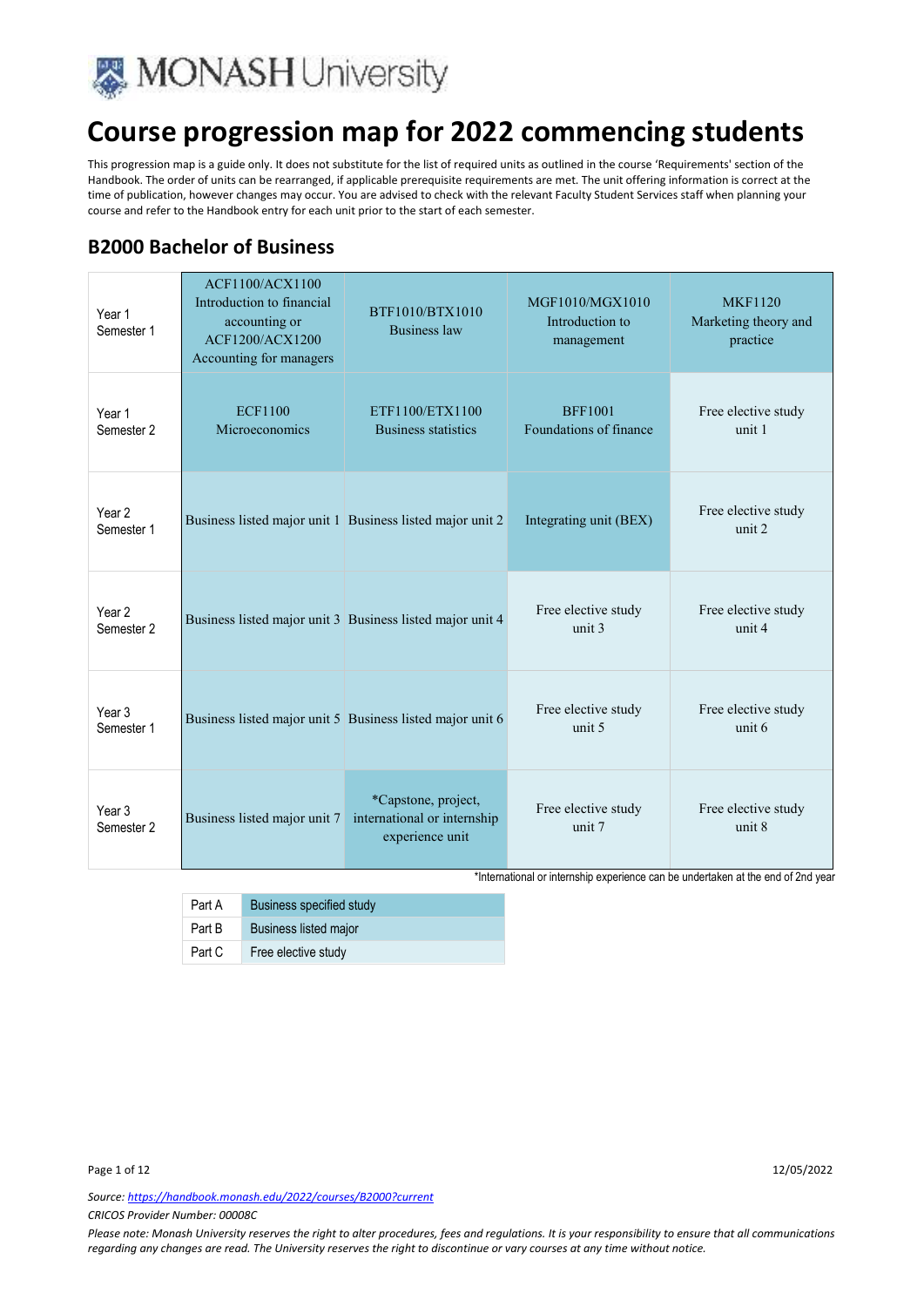

This progression map is a guide only. It does not substitute for the list of required units as outlined in the course 'Requirements' section of the Handbook. The order of units can be rearranged, if applicable prerequisite requirements are met. The unit offering information is correct at the time of publication, however changes may occur. You are advised to check with the relevant Faculty Student Services staff when planning your course and refer to the Handbook entry for each unit prior to the start of each semester.

### **B2000 Bachelor of Business**

#### *Business listed major: Accounting*

| Year 1<br>Semester 1                       | ACF1100/ACX1100<br>Introduction to financial<br>accounting  | BTF1010/BTX1010<br><b>Business law</b>                               | MGF1010/MGX1010<br>Introduction to<br>management | <b>MKF1120</b><br>Marketing theory and<br>practice |
|--------------------------------------------|-------------------------------------------------------------|----------------------------------------------------------------------|--------------------------------------------------|----------------------------------------------------|
| Year 1<br>Semester 2                       | ACF2200/ACX2200<br>Introduction to<br>management accounting | <b>BFF1001</b><br>Foundations of finance                             | <b>ECF1100</b><br>Microeconomics                 | ETF1100/ETX1100<br><b>Business statistics</b>      |
| Year <sub>2</sub><br>Semester 1            | ACF2100/ACX2100<br>Financial accounting                     | Integrating unit<br>(BEX)                                            | Free elective study<br>unit 1                    | Free elective study<br>unit 2                      |
| Year <sub>2</sub><br>Semester <sub>2</sub> | ACF3200<br>Management accounting                            | ACF2400/ACX2400<br>Accounting information<br>systems                 | Free elective study<br>unit 3                    | Free elective study<br>unit 4                      |
| Year <sub>3</sub><br>Semester 1            | ACF3100<br>Advanced financial<br>accounting                 | Accounting major<br>unit $1*$<br>ACF3600<br>Auditing and assurance** | Free elective study<br>unit 5                    | Free elective study<br>unit 6                      |
| Year <sub>3</sub><br>Semester 2            | Accounting major<br>unit $2*$                               | Capstone unit<br>ACX3900<br>Global issues in accounting              | Free elective study<br>unit 7                    | Free elective study<br>unit 8                      |

\*Pls refer to the Handbook for information regarding the units required for Professional Accounting Accreditation \*\*Students not seeking Professional Accounting Accreditation may choose another unit as listed in the Handbook.

| Part A | Business specified study     |
|--------|------------------------------|
| Part B | <b>Business listed major</b> |
| Part C | Free elective study          |

Page 2 of 12 22/05/2022 20:00 12:00 12:00 12:00 12:00 12:00 12:00 12:00 12:00 12:00 12:00 12:00 12:00 12:00 12:00 12:00 12:00 12:00 12:00 12:00 12:00 12:00 12:00 12:00 12:00 12:00 12:00 12:00 12:00 12:00 12:00 12:00 12:00

*Source: https://handbook.monash.edu/2022/courses/B2000?current*

*CRICOS Provider Number: 00008C*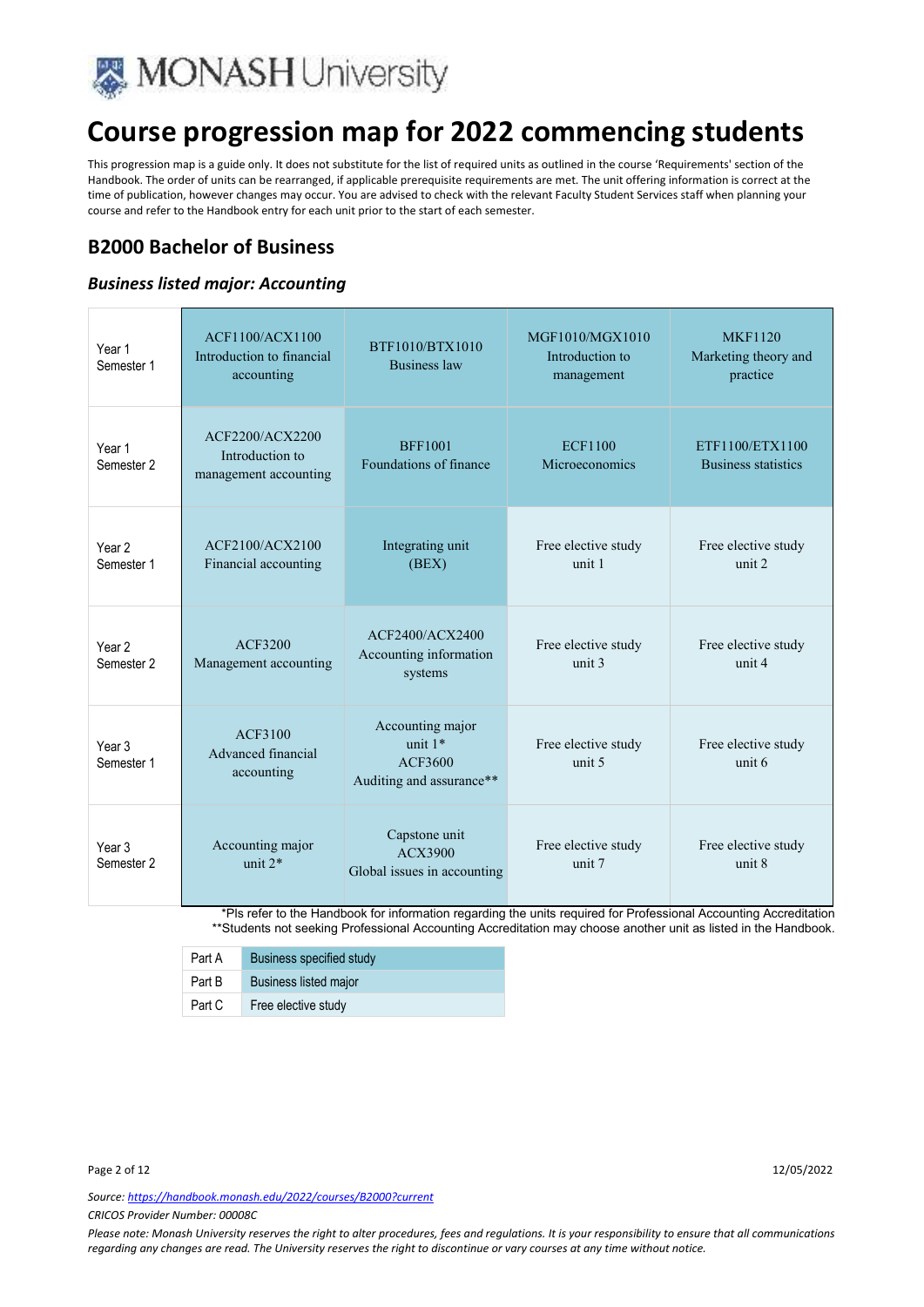

This progression map is a guide only. It does not substitute for the list of required units as outlined in the course 'Requirements' section of the Handbook. The order of units can be rearranged, if applicable prerequisite requirements are met. The unit offering information is correct at the time of publication, however changes may occur. You are advised to check with the relevant Faculty Student Services staff when planning your course and refer to the Handbook entry for each unit prior to the start of each semester.

### **B2000 Bachelor of Business**

#### *Business listed major: Banking and finance*

| Year 1<br>Semester 1            | ACF1100/ACX1100<br>Introduction to financial<br>accounting or<br>ACF1200/ACX1200<br>Accounting for managers | <b>BFF1001</b><br>Foundations of finance         | ECF1100 Microeconomics                              | Free elective study<br>unit 1                                         |
|---------------------------------|-------------------------------------------------------------------------------------------------------------|--------------------------------------------------|-----------------------------------------------------|-----------------------------------------------------------------------|
| Year 1<br>Semester 2            | BTF1010/BTX1010<br><b>Business law</b>                                                                      | ETF1100/ETX1100<br>Business statistics           | BFF2140/BFX2140<br>Corporate finance 1              | Free elective study<br>unit 2                                         |
| Year <sub>2</sub><br>Semester 1 | <b>MKF1120</b><br>Marketing theory and<br>practice                                                          | MGF1010/MGX1010<br>Introduction to<br>management | <b>BFF2401</b><br>Commercial banking and<br>finance | Free elective study<br>unit $3$                                       |
| Year 2<br>Semester 2            | <b>BFF3121</b><br>Investments and portfolio<br>management                                                   | BFF3231 International<br>finance                 | Integrating unit<br>(BEX)                           | Free elective study<br>unit 4                                         |
| Year <sub>3</sub><br>Semester 1 | <b>BFX3999</b><br>Finance and society                                                                       | Banking and finance major<br>paired unit 1       | Free elective study<br>unit 5                       | Free elective study<br>unit 6                                         |
| Year <sub>3</sub><br>Semester 2 | Banking and finance major<br>paired unit 2                                                                  | Free elective study<br>unit 7                    | Free elective study<br>unit 8                       | *Capstone, project,<br>international or internship<br>experience unit |

\*International or internship experience can be undertaken at the end of 2nd year

Part A Business specified study Part B Business listed major Part C Free elective study

Page 3 of 12 22/05/2022 22:00 12:00 12:00 12:00 12:00 12:00 12:00 12:00 12:00 12:00 12:00 12:00 12:00 12:00 12:00 12:00 12:00 12:00 12:00 12:00 12:00 12:00 12:00 12:00 12:00 12:00 12:00 12:00 12:00 12:00 12:00 12:00 12:00

*Source: https://handbook.monash.edu/2022/courses/B2000?current*

*CRICOS Provider Number: 00008C*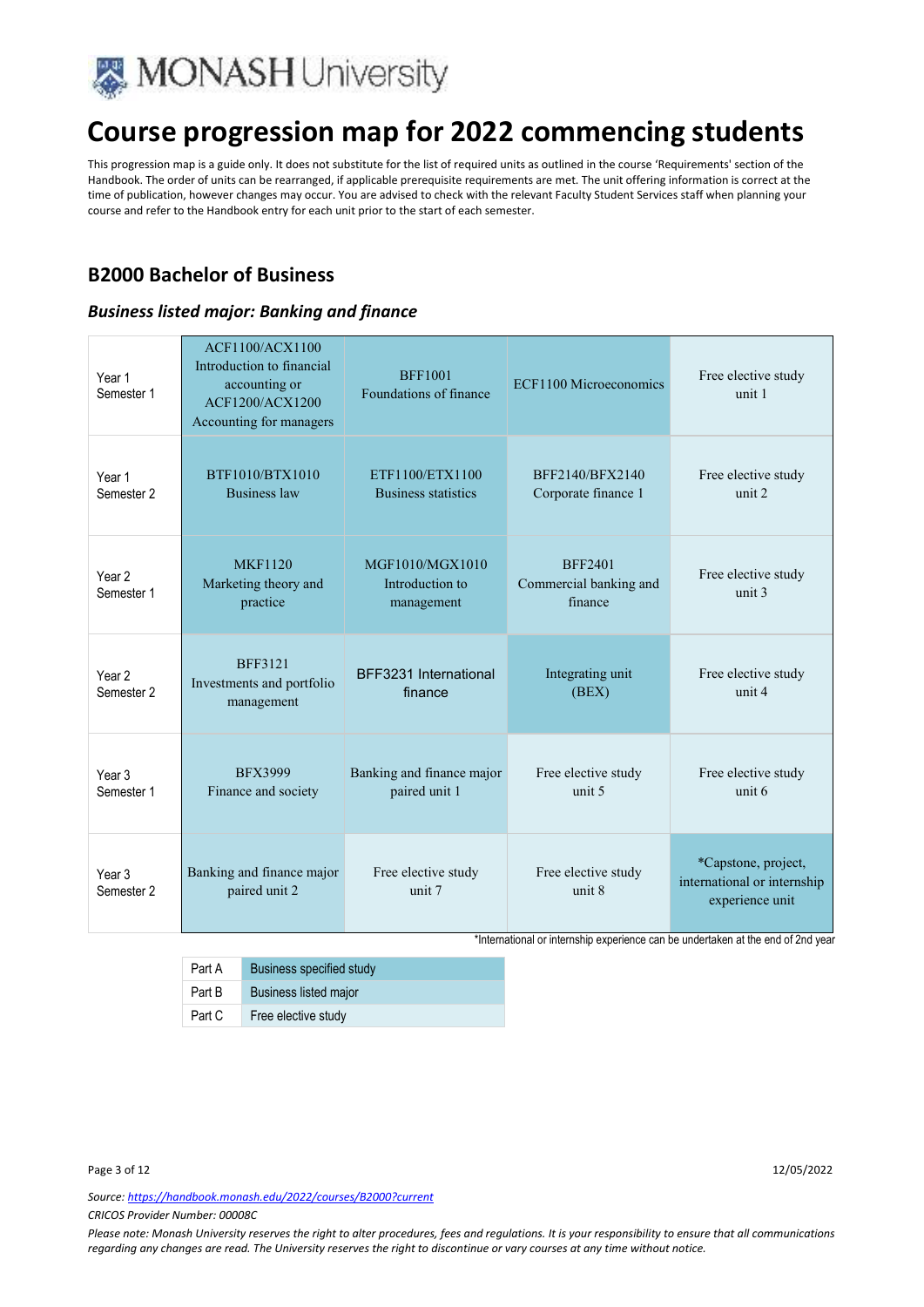

This progression map is a guide only. It does not substitute for the list of required units as outlined in the course 'Requirements' section of the Handbook. The order of units can be rearranged, if applicable prerequisite requirements are met. The unit offering information is correct at the time of publication, however changes may occur. You are advised to check with the relevant Faculty Student Services staff when planning your course and refer to the Handbook entry for each unit prior to the start of each semester.

### **B2000 Bachelor of Business**

#### *Business listed major: Business analytics and statistics*

| Year 1<br>Semester 1            | ACF1100/ACX1100<br>Introduction to financial<br>accounting or<br>ACF1200/ACX1200<br>Accounting for managers | <b>BFF1001</b><br>Foundations of finance                              | <b>ECF1100</b><br>Microeconomics                 | ETF1100/ETX1100<br><b>Business statistics</b>      |
|---------------------------------|-------------------------------------------------------------------------------------------------------------|-----------------------------------------------------------------------|--------------------------------------------------|----------------------------------------------------|
| Year 1<br>Semester 2            | <b>ETF2020</b><br>Statistical foundations of<br>business analytics                                          | BTF1010/BTX1010<br><b>Business law</b>                                | MGF1010/MGX1010<br>Introduction to<br>management | <b>MKF1120</b><br>Marketing theory and<br>practice |
| Year <sub>2</sub><br>Semester 1 | Business analytics and<br>statistics major<br>unit 1                                                        | Business analytics and<br>statistics major<br>unit 2                  | Free elective study<br>unit 1                    | Free elective study<br>unit 2                      |
| Year <sub>2</sub><br>Semester 2 | Integrating unit<br>(BEX)                                                                                   | Business analytics and<br>statistics major<br>unit 3                  | Free elective study<br>unit 3                    | Free elective study<br>unit 4                      |
| Year 3<br>Semester 1            | Business analytics and<br>statistics major<br>unit 4                                                        | Business analytics and<br>statistics major<br>unit 5                  | Free elective study<br>unit 5                    | Free elective study<br>unit 6                      |
| Year <sub>3</sub><br>Semester 2 | Business analytics and<br>statistics major<br>unit 6                                                        | *Capstone, project,<br>international or internship<br>experience unit | Free elective study<br>unit 7                    | Free elective study<br>unit 8                      |

\*International or internship experience can be undertaken at the end of 2nd year

| Part A | Business specified study     |
|--------|------------------------------|
| Part B | <b>Business listed major</b> |
| Part C | Free elective study          |

*Source: https://handbook.monash.edu/2022/courses/B2000?current*

*CRICOS Provider Number: 00008C*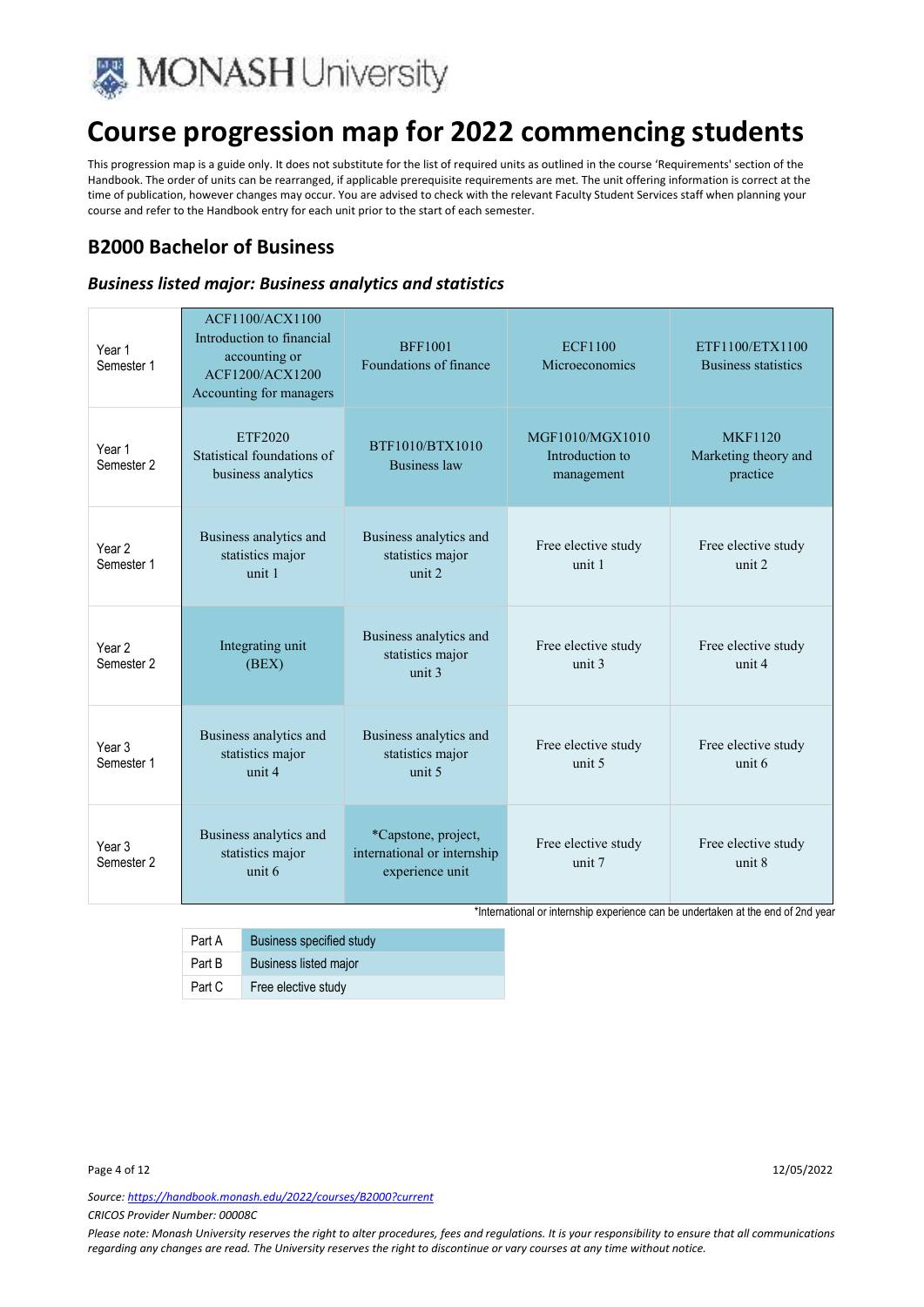

This progression map is a guide only. It does not substitute for the list of required units as outlined in the course 'Requirements' section of the Handbook. The order of units can be rearranged, if applicable prerequisite requirements are met. The unit offering information is correct at the time of publication, however changes may occur. You are advised to check with the relevant Faculty Student Services staff when planning your course and refer to the Handbook entry for each unit prior to the start of each semester.

### **B2000 Bachelor of Business**

#### *Business listed major: Business law*

| Year 1<br>Semester 1            | ACF1100/ACX1100<br>Introduction to financial<br>accounting or<br>ACF1200/ACX1200<br>Accounting for managers | BTF1010/BTX1010<br><b>Business law</b>                                | MGF1010/MGX1010<br>Introduction to<br>management | <b>MKF1120</b><br>Marketing theory and<br>practice |
|---------------------------------|-------------------------------------------------------------------------------------------------------------|-----------------------------------------------------------------------|--------------------------------------------------|----------------------------------------------------|
| Year 1                          | Business law major                                                                                          | <b>BFF1001</b>                                                        | <b>ECF1100</b>                                   | ETF1100/ETX1100                                    |
| Semester <sub>2</sub>           | unit 1                                                                                                      | Foundations of finance                                                | Microeconomics                                   | <b>Business statistics</b>                         |
| Year <sub>2</sub>               | Business law major                                                                                          | Integrating unit                                                      | Free elective study                              | Free elective study                                |
| Semester 1                      | unit 2                                                                                                      | (BEX)                                                                 | unit 1                                           | unit 2                                             |
| Year <sub>2</sub>               | Business law major                                                                                          | Business law major                                                    | Free elective study                              | Free elective study                                |
| Semester 2                      | unit 3                                                                                                      | unit 4                                                                | unit 3                                           | unit 4                                             |
| Year 3                          | Business law major                                                                                          | Business law major                                                    | Free elective study                              | Free elective study                                |
| Semester 1                      | unit 5                                                                                                      | unit 6                                                                | unit <sub>5</sub>                                | unit 6                                             |
| Year <sub>3</sub><br>Semester 2 | <b>BTX3900</b><br>Research project in<br>business law and taxation                                          | *Capstone, project,<br>international or internship<br>experience unit | Free elective study<br>unit 7                    | Free elective study<br>unit 8                      |

\*International or internship experience can be undertaken at the end of 2nd year

| Part A | Business specified study     |
|--------|------------------------------|
| Part B | <b>Business listed major</b> |
| Part C | Free elective study          |

*Source: https://handbook.monash.edu/2022/courses/B2000?current*

*CRICOS Provider Number: 00008C*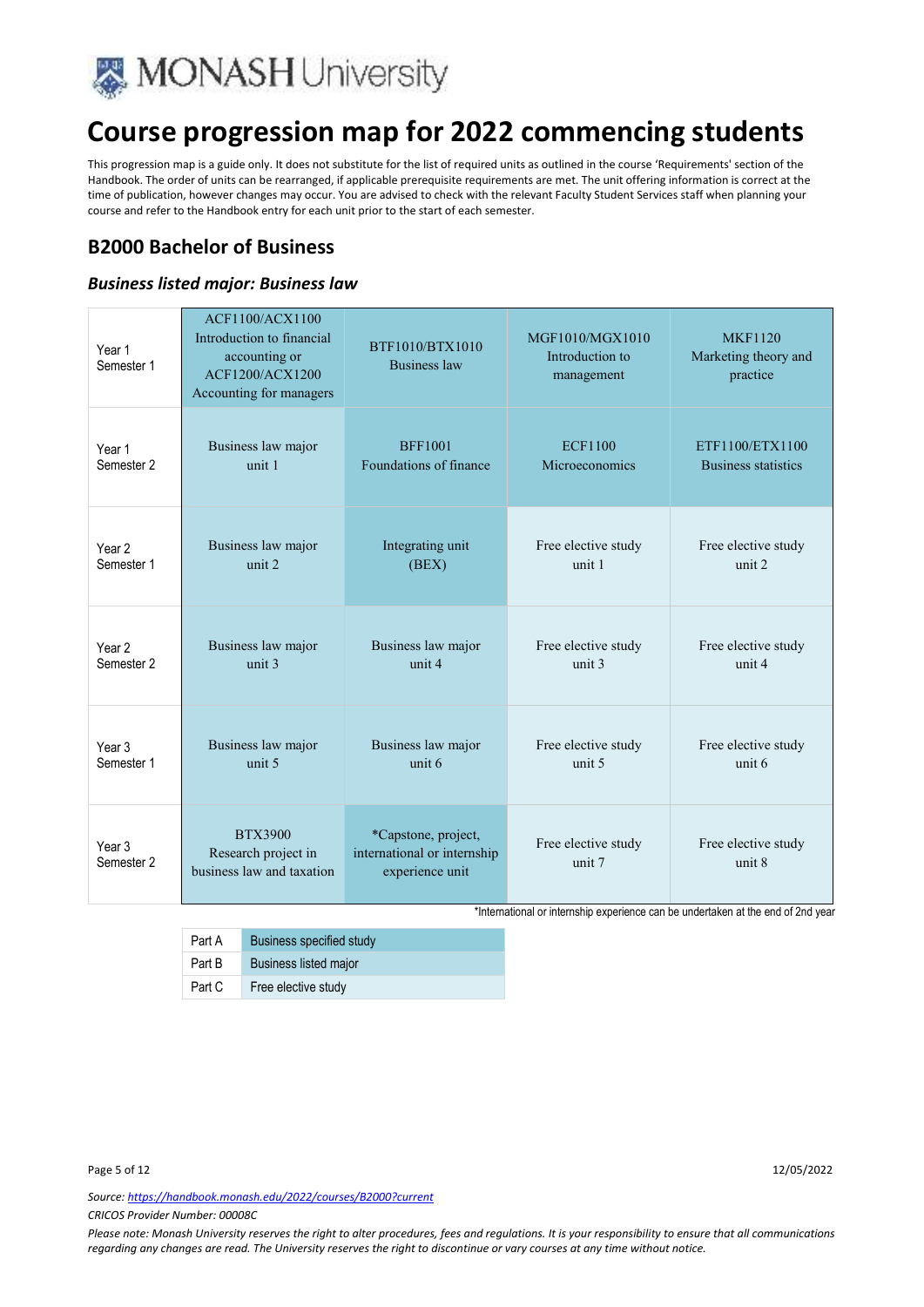

This progression map is a guide only. It does not substitute for the list of required units as outlined in the course 'Requirements' section of the Handbook. The order of units can be rearranged, if applicable prerequisite requirements are met. The unit offering information is correct at the time of publication, however changes may occur. You are advised to check with the relevant Faculty Student Services staff when planning your course and refer to the Handbook entry for each unit prior to the start of each semester.

### **B2000 Bachelor of Business**

#### *Business listed major: Business management*

| Year 1<br>Semester 1                       | ACF1100/ACX1100<br>Introduction to financial<br>accounting or<br>ACF1200/ACX1200<br>Accounting for managers | BTF1010/BTX1010<br><b>Business law</b>                                | MGF1010/MGX1010<br>Introduction to<br>management | <b>MKF1120</b><br>Marketing theory and<br>practice |
|--------------------------------------------|-------------------------------------------------------------------------------------------------------------|-----------------------------------------------------------------------|--------------------------------------------------|----------------------------------------------------|
| Year 1<br>Semester <sub>2</sub>            | <b>MGF1100</b><br>Managerial communication                                                                  | <b>BFF1001</b><br>Foundations of finance                              | <b>ECF1100</b><br>Microeconomics                 | ETF1100/ETX1100<br><b>Business statistics</b>      |
| Year <sub>2</sub><br>Semester 1            | MGF2111<br>Organisational behaviour                                                                         | Integrating unit<br>(BEX)                                             | Free elective study<br>unit 1                    | Free elective study<br>unit 2                      |
| Year <sub>2</sub><br>Semester 2            | MGF3621<br>Organisational change                                                                            | Business management<br>major<br>unit 1                                | Free elective study<br>unit 3                    | Free elective study<br>unit 4                      |
| Year <sub>3</sub><br>Semester 1            | MGF3684<br><b>Business strategy</b>                                                                         | Business management<br>major<br>unit 2                                | Free elective study<br>unit <sub>5</sub>         | Free elective study<br>unit 6                      |
| Year <sub>3</sub><br>Semester <sub>2</sub> | MGX3100<br>Corporate social<br>responsibility and business<br>ethics                                        | *Capstone, project,<br>international or internship<br>experience unit | Free elective study<br>unit 7                    | Free elective study<br>unit 8                      |

\*International or internship experience can be undertaken at the end of 2nd year

| Part A | Business specified study     |
|--------|------------------------------|
| Part B | <b>Business listed major</b> |
| Part C | Free elective study          |

*Source: https://handbook.monash.edu/2022/courses/B2000?current*

*CRICOS Provider Number: 00008C*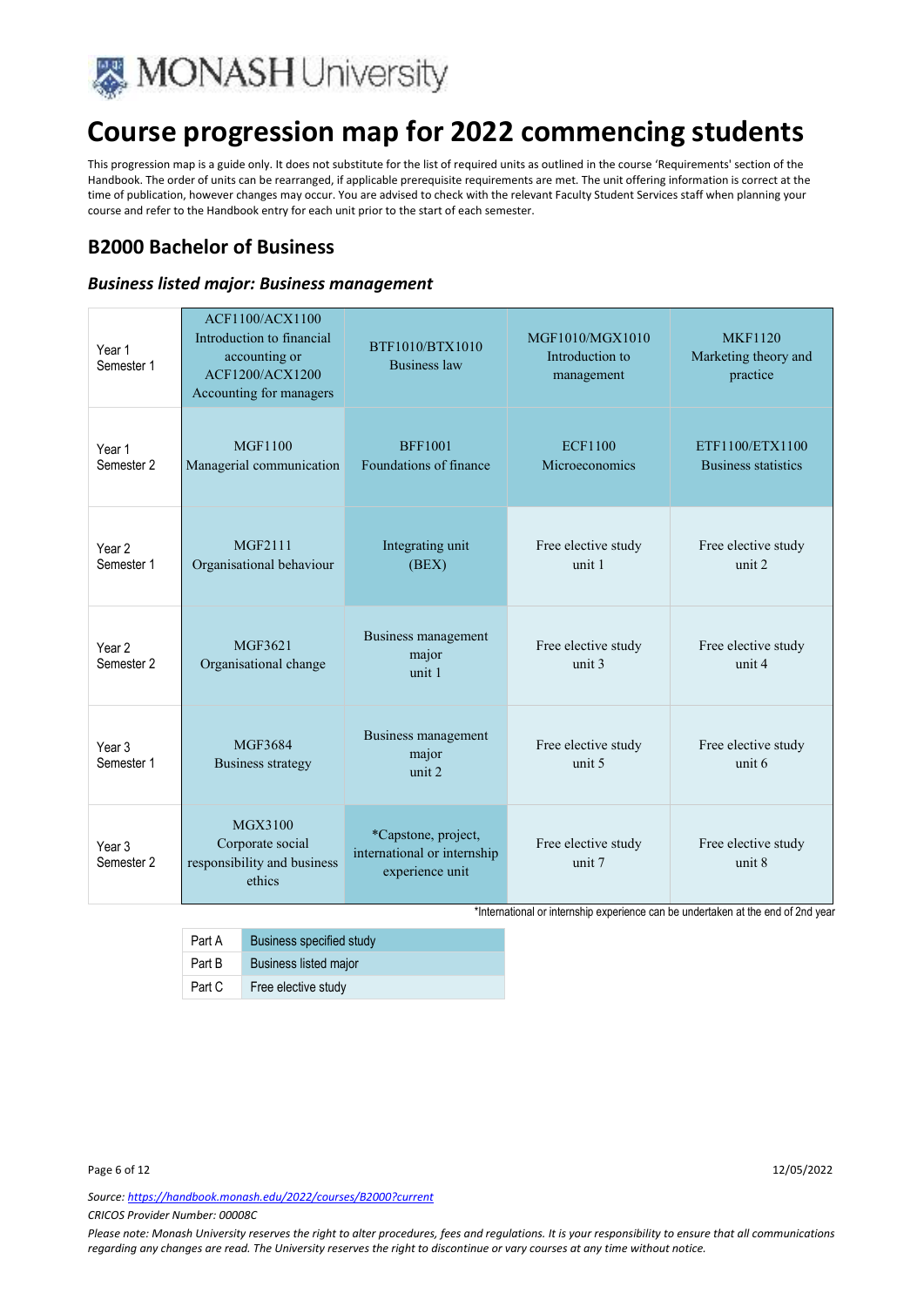

This progression map is a guide only. It does not substitute for the list of required units as outlined in the course 'Requirements' section of the Handbook. The order of units can be rearranged, if applicable prerequisite requirements are met. The unit offering information is correct at the time of publication, however changes may occur. You are advised to check with the relevant Faculty Student Services staff when planning your course and refer to the Handbook entry for each unit prior to the start of each semester.

### **B2000 Bachelor of Business**

#### *Business listed major: Economics and business strategy*

| Year 1<br>Semester 1                       | <b>ACF1100/ACX1100</b><br>Introduction to financial<br>accounting or<br>ACF1200/ACX1200<br>Accounting for managers | BTF1010/BTX1010<br><b>Business law</b>                                | <b>ECF1100</b><br>Microeconomics                 | ETF1100/ETX1100<br><b>Business statistics</b>      |
|--------------------------------------------|--------------------------------------------------------------------------------------------------------------------|-----------------------------------------------------------------------|--------------------------------------------------|----------------------------------------------------|
| Year 1<br>Semester 2                       | ECF1200/ECX1200<br>Macroeconomics                                                                                  | <b>BFF1001</b><br>Foundations of finance                              | MGF1010/MGX1010<br>Introduction to<br>management | <b>MKF1120</b><br>Marketing theory and<br>practice |
| Year 2<br>Semester 1                       | <b>ECF2331</b><br>Macroeconomics and<br>monetary policy                                                            | Integrating unit<br>(BEX)                                             | Free elective study<br>unit 1                    | Free elective study<br>unit 2                      |
| Year <sub>2</sub><br>Semester <sub>2</sub> | <b>ECF2731</b><br>Managerial economics                                                                             | Economics and business<br>strategy major<br>unit 1                    | Free elective study<br>unit <sub>3</sub>         | Free elective study<br>unit 4                      |
| Year <sub>3</sub><br>Semester 1            | Economics and business<br>strategy major<br>unit 2                                                                 | Economics and business<br>strategy major<br>unit <sub>3</sub>         | Free elective study<br>unit 5                    | Free elective study<br>unit 6                      |
| Year <sub>3</sub><br>Semester 2            | Economics and business<br>strategy major<br>unit 4                                                                 | *Capstone, project,<br>international or internship<br>experience unit | Free elective study<br>unit 7                    | Free elective study<br>unit 8                      |

\*International or internship experience can be undertaken at the end of 2nd year

Part A Business specified study Part B Business listed major Part C Free elective study

Page 7 of 12 22/05/2022 22:00 12:00 12:00 12:00 12:00 12:00 12:00 12:00 12:00 12:00 12:00 12:00 12:00 12:00 12:00 12:00 12:00 12:00 12:00 12:00 12:00 12:00 12:00 12:00 12:00 12:00 12:00 12:00 12:00 12:00 12:00 12:00 12:00

*Source: https://handbook.monash.edu/2022/courses/B2000?current*

*CRICOS Provider Number: 00008C*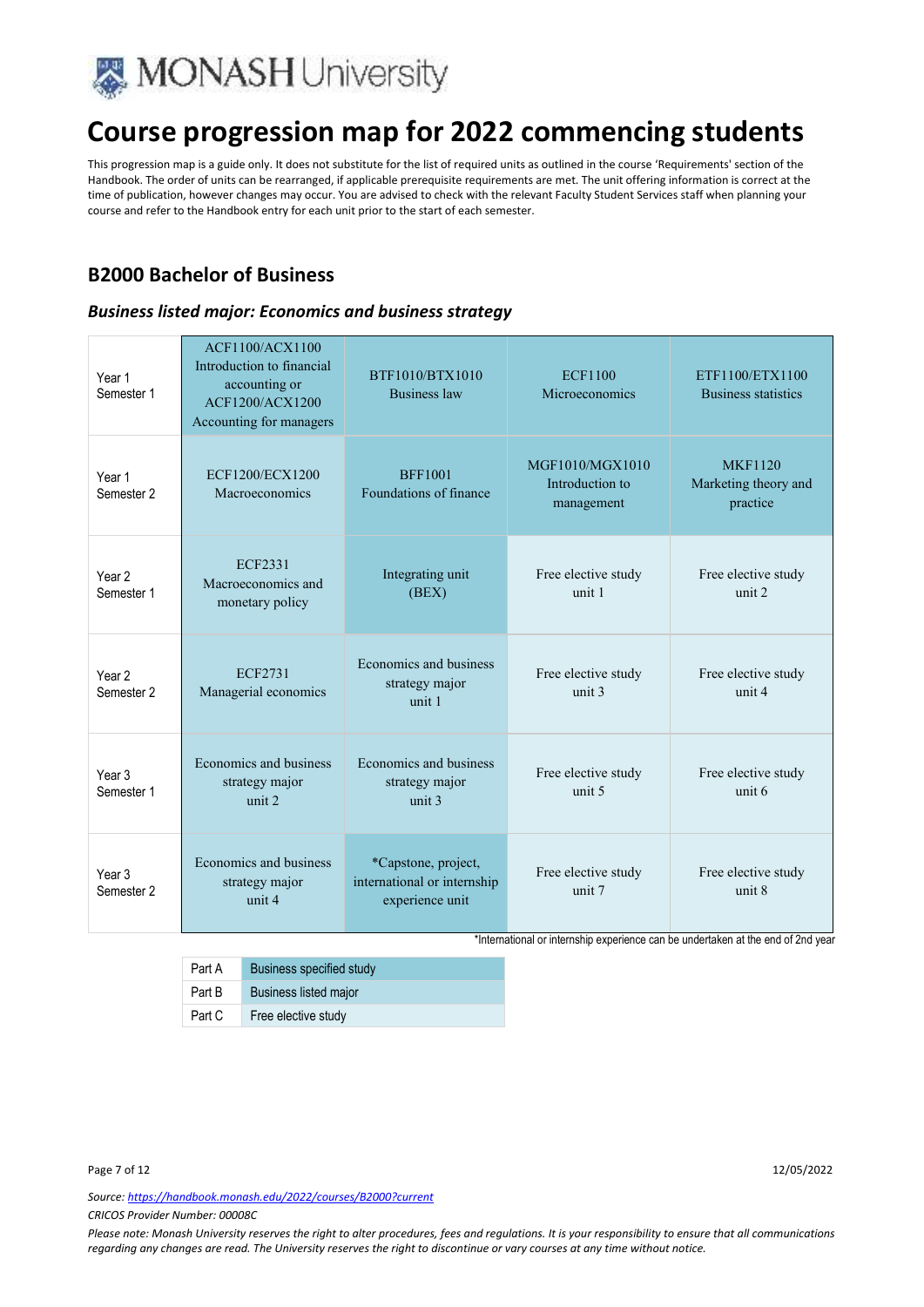

This progression map is a guide only. It does not substitute for the list of required units as outlined in the course 'Requirements' section of the Handbook. The order of units can be rearranged, if applicable prerequisite requirements are met. The unit offering information is correct at the time of publication, however changes may occur. You are advised to check with the relevant Faculty Student Services staff when planning your course and refer to the Handbook entry for each unit prior to the start of each semester.

### **B2000 Bachelor of Business**

#### *Business listed major: Financial econometrics*

| Year 1<br>Semester 1            | ACF1100/ACX1100<br>Introduction to financial<br>accounting or<br>ACF1200/ACX1200<br>Accounting for managers | BTF1010/BTX1010<br><b>Business law</b>                                | <b>ECF1100</b><br>Microeconomics                 | ETF1100/ETX1100<br><b>Business statistics</b>      |
|---------------------------------|-------------------------------------------------------------------------------------------------------------|-----------------------------------------------------------------------|--------------------------------------------------|----------------------------------------------------|
| Year 1<br>Semester <sub>2</sub> | BFF2140/BFX2140<br>Corporate finance 1                                                                      | <b>BFF1001</b><br>Foundations of finance                              | MGF1010/MGX1010<br>Introduction to<br>management | <b>MKF1120</b><br>Marketing theory and<br>practice |
| Year <sub>2</sub><br>Semester 1 | ETF2100<br>Introductory econometrics                                                                        | Integrating unit<br>(BEX)                                             | Free elective study<br>unit 1                    | Free elective study<br>unit 2                      |
| Year 2<br>Semester <sub>2</sub> | ETX2250<br>Data visualisation and<br>analytics                                                              | ETF3300<br>Quantitative methods for<br>financial markets              | Free elective study<br>unit 3                    | Free elective study<br>unit 4                      |
| Year <sub>3</sub><br>Semester 1 | Financial econometrics<br>major<br>unit 1                                                                   | Financial econometrics<br>major<br>unit 2                             | Free elective study<br>unit <sub>5</sub>         | Free elective study<br>unit 6                      |
| Year <sub>3</sub><br>Semester 2 | Financial econometrics<br>major<br>unit $3$                                                                 | *Capstone, project,<br>international or internship<br>experience unit | Free elective study<br>unit 7                    | Free elective study<br>unit 8                      |

\*International or internship experience can be undertaken at the end of 2nd year

| Part A | <b>Business specified study</b> |
|--------|---------------------------------|
| Part B | <b>Business listed major</b>    |
| Part C | Free elective study             |

*Source: https://handbook.monash.edu/2022/courses/B2000?current*

*CRICOS Provider Number: 00008C*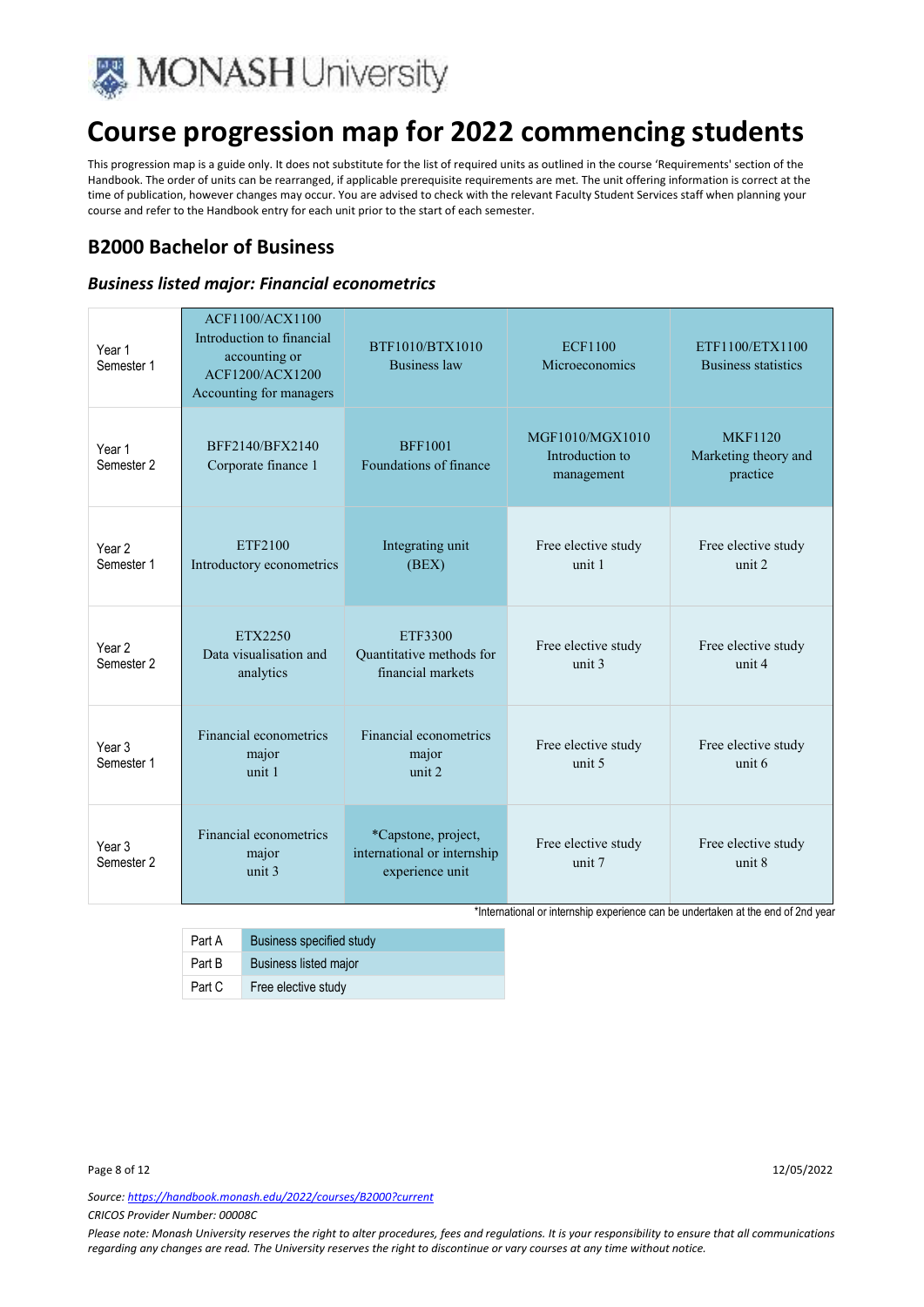

This progression map is a guide only. It does not substitute for the list of required units as outlined in the course 'Requirements' section of the Handbook. The order of units can be rearranged, if applicable prerequisite requirements are met. The unit offering information is correct at the time of publication, however changes may occur. You are advised to check with the relevant Faculty Student Services staff when planning your course and refer to the Handbook entry for each unit prior to the start of each semester.

### **B2000 Bachelor of Business**

#### *Business listed major: Human resource management*

| Year 1<br>Semester 1            | <b>ACF1100/ACX1100</b><br>Introduction to financial<br>accounting or<br>ACF1200/ACX1200<br>Accounting for managers | BTF1010/BTX1010<br><b>Business law</b>                                | MGF1010/MGX1010<br>Introduction to<br>management | <b>MKF1120</b><br>Marketing theory and<br>practice |
|---------------------------------|--------------------------------------------------------------------------------------------------------------------|-----------------------------------------------------------------------|--------------------------------------------------|----------------------------------------------------|
| Year 1<br>Semester <sub>2</sub> | <b>MGF2341</b><br>Managing employee<br>relations                                                                   | <b>BFF1001</b><br>Foundations of finance                              | <b>ECF1100</b><br>Microeconomics                 | ETF1100/ETX1100<br><b>Business statistics</b>      |
| Year <sub>2</sub><br>Semester 1 | MGF2661<br>Human resource<br>management                                                                            | Integrating unit<br>(BEX)                                             | Free elective study<br>unit 1                    | Free elective study<br>unit 2                      |
| Year <sub>2</sub><br>Semester 2 | MGF2656<br>HRM and managing global<br>workforces                                                                   | MGX3100<br>Corporate social<br>responsibility and business<br>ethics  | Free elective study<br>unit 3                    | Free elective study<br>unit 4                      |
| Year 3<br>Semester 1            | MGX3441<br>Human resource strategy                                                                                 | MGX3991<br>Leadership principles and<br>practices                     | Free elective study<br>unit 5                    | Free elective study<br>unit 6                      |
| Year <sub>3</sub><br>Semester 2 | <b>BTX3991</b><br>Employment law                                                                                   | *Capstone, project,<br>international or internship<br>experience unit | Free elective study<br>unit 7                    | Free elective study<br>unit 8                      |

\*International or internship experience can be undertaken at the end of 2nd year

| Part A | Business specified study     |
|--------|------------------------------|
| Part B | <b>Business listed major</b> |
| Part C | Free elective study          |

*Source: https://handbook.monash.edu/2022/courses/B2000?current*

*CRICOS Provider Number: 00008C*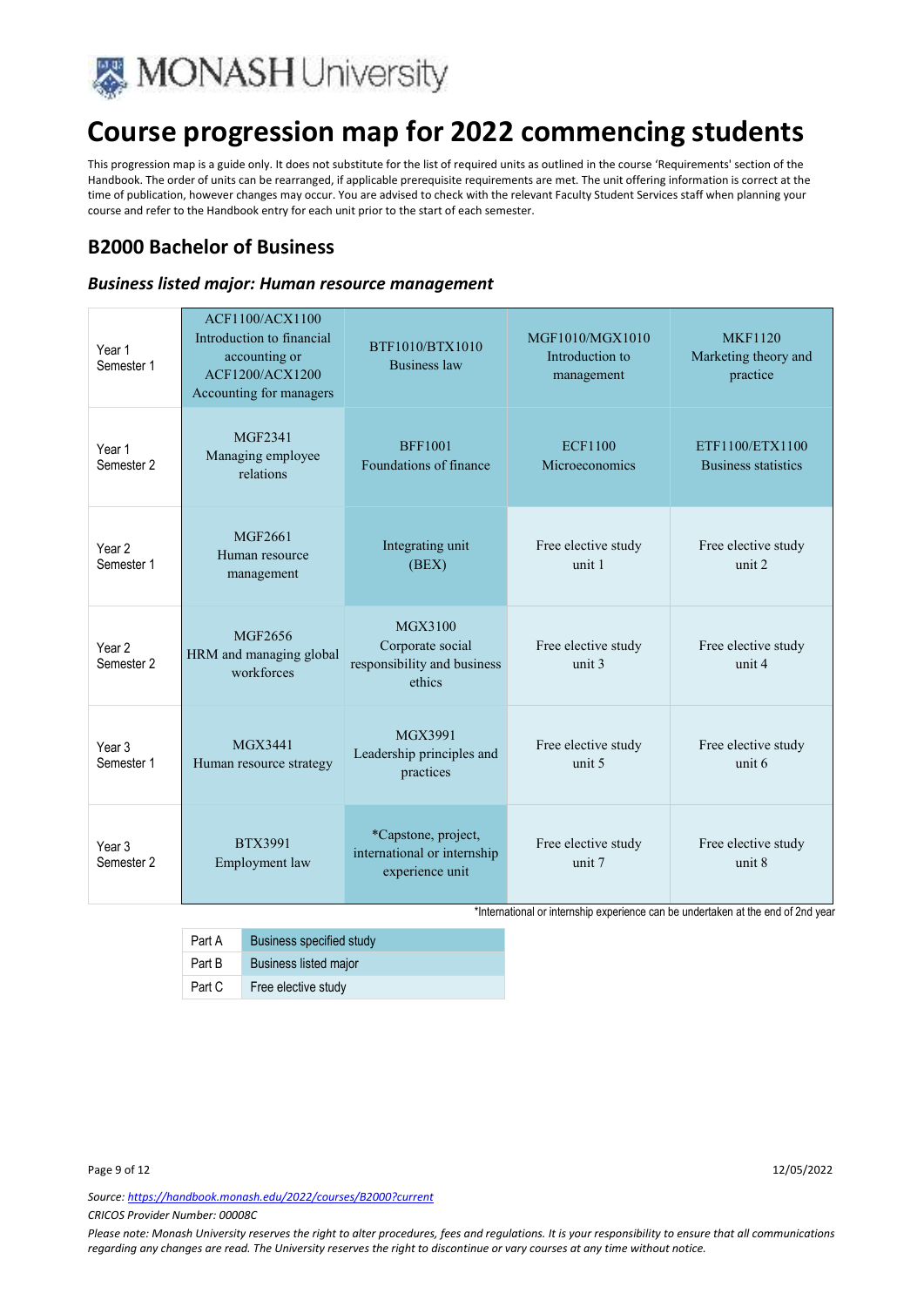

This progression map is a guide only. It does not substitute for the list of required units as outlined in the course 'Requirements' section of the Handbook. The order of units can be rearranged, if applicable prerequisite requirements are met. The unit offering information is correct at the time of publication, however changes may occur. You are advised to check with the relevant Faculty Student Services staff when planning your course and refer to the Handbook entry for each unit prior to the start of each semester.

### **B2000 Bachelor of Business**

#### *Business listed major: International business*

| Year <sub>1</sub><br>Semester 1 | <b>ACF1100/ACX1100</b><br>Introduction to financial<br>accounting or<br>ACF1200/ACX1200<br>Accounting for managers | <b>BFF1001</b><br>Foundations of finance                                                         | <b>ECF1100</b><br>Microeconomics                 | ETF1100/ETX1100<br>Business statistics             |
|---------------------------------|--------------------------------------------------------------------------------------------------------------------|--------------------------------------------------------------------------------------------------|--------------------------------------------------|----------------------------------------------------|
| Year 1<br>Semester 2            | International business<br>major unit                                                                               | BTF1010/BTX1010<br><b>Business law</b>                                                           | MGF1010/MGX1010<br>Introduction to<br>management | <b>MKF1120</b><br>Marketing theory and<br>practice |
| Year <sub>2</sub><br>Semester 1 | ECF2721<br>Trade finance and foreign<br>exchange                                                                   | Integrating unit<br>(BEX)                                                                        | Free elective study<br>unit 1                    | Free elective study<br>unit 2                      |
| Year <sub>2</sub><br>Semester 2 | MGF2351<br>International business                                                                                  | BTX3110<br>International trade law                                                               | Free elective study<br>unit 3                    | Free elective study<br>unit 4                      |
| Year <sub>3</sub><br>Semester 1 | MGF3681<br>International management                                                                                | Faculty of Business and<br><b>Economics Replacement</b><br>unit (due to double up of<br>ECF1100) | Free elective study<br>unit <sub>5</sub>         | Free elective study<br>unit 6                      |
| Year <sub>3</sub><br>Semester 2 | MGX3121<br>International business<br>strategy                                                                      | *Capstone, project,<br>international or internship<br>experience unit                            | Free elective study<br>unit 7                    | Free elective study<br>unit 8                      |

\*International or internship experience can be undertaken at the end of 2nd year

| Part A | <b>Business specified study</b> |
|--------|---------------------------------|
| Part B | <b>Business listed major</b>    |
| Part C | Free elective study             |

Page 10 of 12 12/05/2022

*Source: https://handbook.monash.edu/2022/courses/B2000?current*

*CRICOS Provider Number: 00008C*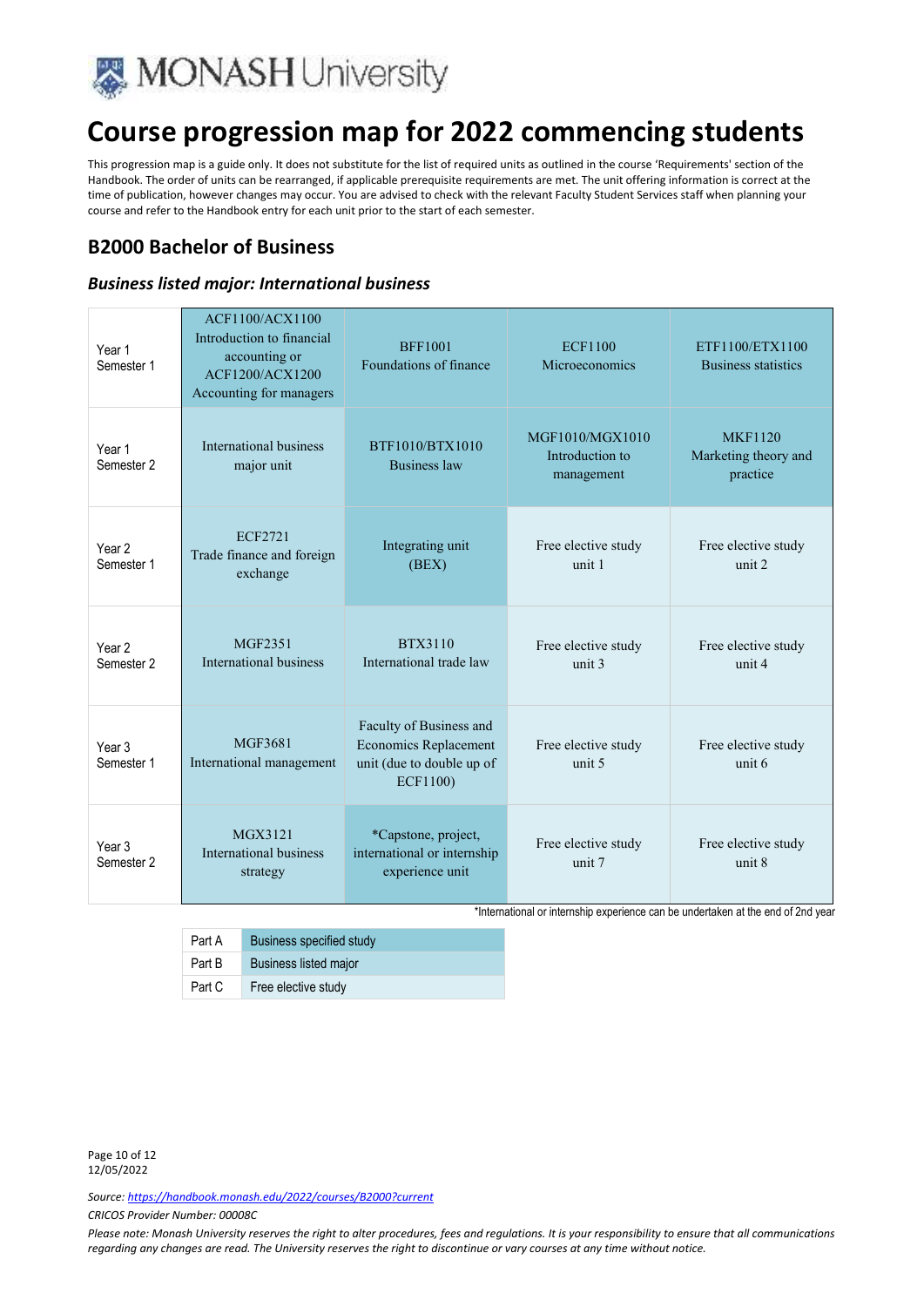

This progression map is a guide only. It does not substitute for the list of required units as outlined in the course 'Requirements' section of the Handbook. The order of units can be rearranged, if applicable prerequisite requirements are met. The unit offering information is correct at the time of publication, however changes may occur. You are advised to check with the relevant Faculty Student Services staff when planning your course and refer to the Handbook entry for each unit prior to the start of each semester.

### **B2000 Bachelor of Business**

#### *Business listed major: Marketing*

| Year 1<br>Semester 1                       | <b>ACF1100/ACX1100</b><br>Introduction to financial<br>accounting or<br>ACF1200/ACX1200<br>Accounting for managers | BTF1010/BTX1010<br><b>Business law</b>                                | MGF1010/MGX1010<br>Introduction to<br>management | <b>MKF1120</b><br>Marketing theory and<br>practice |
|--------------------------------------------|--------------------------------------------------------------------------------------------------------------------|-----------------------------------------------------------------------|--------------------------------------------------|----------------------------------------------------|
| Year 1<br>Semester 2                       | MKF2111/MKX2111<br>Buyer behaviour                                                                                 | <b>BFF1001</b><br>Foundations of finance                              | <b>ECF1100</b><br>Microeconomics                 | ETF1100/ETX1100<br><b>Business statistics</b>      |
| Year <sub>2</sub><br>Semester 1            | Marketing major unit 1<br>with the prefix MKF or<br>MKX offered at the<br>Caulfield campus                         | Integrating unit<br>(BEX)                                             | Free elective study<br>unit 1                    | Free elective study<br>unit 2                      |
| Year <sub>2</sub><br>Semester <sub>2</sub> | Marketing major unit 2<br>with the prefix MKF or<br>MKX offered at the<br>Caulfield campus                         | <b>MKF2801</b><br>Marketing insights                                  | Free elective study<br>unit <sub>3</sub>         | Free elective study<br>unit 4                      |
| Year <sub>3</sub><br>Semester 1            | Marketing major unit 3<br>with the prefix MKF or<br>MKX offered at the<br>Caulfield campus                         | <b>MKF3151</b><br>Marketing planning and<br>strategy                  | Free elective study<br>unit 5                    | Free elective study<br>unit 6                      |
| Year <sub>3</sub><br>Semester 2            | Marketing major unit 4<br>with the prefix MKF or<br>MKX offered at the<br>Caulfield campus                         | *Capstone, project,<br>international or internship<br>experience unit | Free elective study<br>unit 7                    | Free elective study<br>unit 8                      |

\*International or internship experience can be undertaken at the end of 2nd year

| Part A | <b>Business specified study</b> |
|--------|---------------------------------|
| Part B | <b>Business listed major</b>    |
| Part C | Free elective study             |

Page 11 of 12 12/05/2022

*Source: https://handbook.monash.edu/2022/courses/B2000?current*

*CRICOS Provider Number: 00008C*